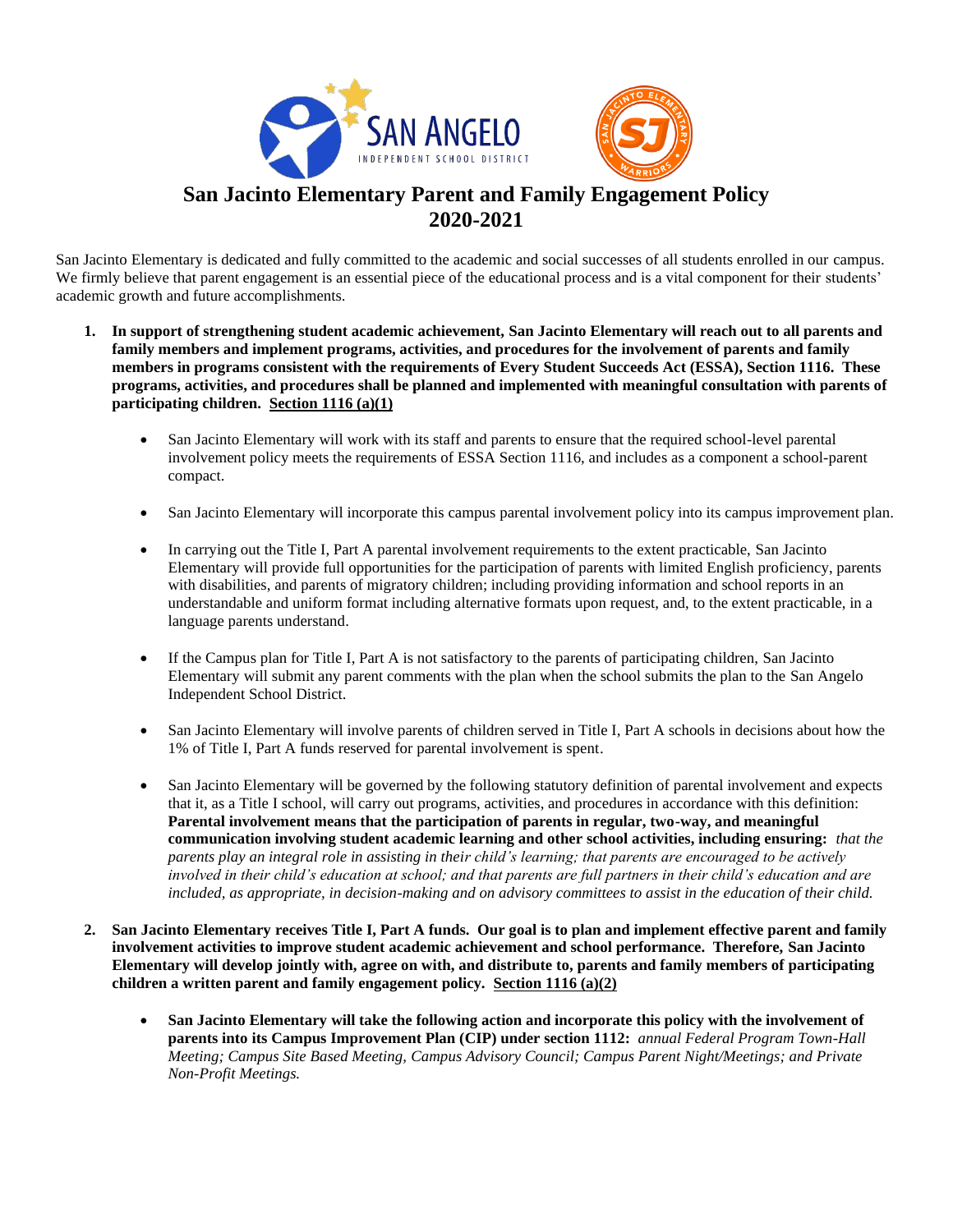- **3. San Jacinto Elementary will involve parents and family members in jointly developing the Campus Improvement Plan (CIP) under section 1112 and the development of support and improvement plans under paragraphs (1) and (2) of section 1111 (d). Section 111 (a)(2)(A)**
	- **San Jacinto Elementary will take the following actions to involve parents in the process of school review and improvement under section 1116:** *Newsletters (Campus); Written Notifications; Grade Reports; Assessment Data; and Parent Meetings, and participation on the Advisory Council.*
- **4. San Jacinto Elementary will provide the following necessary coordination, technical assistance, and other support to assist and build capacity within the campus, in planning and implementing effective parent and family involvement activities to improve student academic achievement and school performance, which include meaningful consultation with employers, business leaders, and philanthropic organizations, or individuals with expertise in effectively engaging parents and family members in education. Section 1116 (a)(2)(B)**
	- **San Jacinto Elementary will take the following action to incorporate this policy with the assistance of community organizations to provide support to parents of children served by the campus, as appropriate, in understanding the following topics by undertaking the actions described in this paragraph:** *the State's academic content standards; the State's student academic achievement standards; the State and local academic assessments including alternate assessments; the requirements of Title I, Part A; how to monitor their child's progress; and how to work with educators.*
	- **Parents will be provided the opportunity to attend or receive information by participating in the following:** *STAAR Nights, Written Documentation, and Parent-Teacher Conferences/Meetings.*
	- **San Jacinto Elementary will provide materials and training to help parents with their children to improve their children's academic achievement, such as literacy training and using technology, as appropriate, to foster parental involvement by:** *providing necessary training for parents from Title I, Part A funds, if the school campus has exhausted all other reasonably available sources of funding for that training; pay for reasonable and necessary expenses associated with parental involvement activities, including transportation and child care costs, to enable parents to participate in school related meetings and training sessions; training parents to enhance the involvement of other parents.*
	- **With the assistance of parents, San Jacinto Elementary will educate its teachers, pupil services personnel, principals and other staff on effective ways to communicate and work with parents as equal partners. Also, on how to implement and coordinate parent programs to build ties between parents and school by:** *involving parents in the development of training for teachers, principals, and other educators to improve the effectiveness of that training; and adopting and implementing model approaches to improving parental involvement.*
	- **San Jacinto Elementary will take the following actions to ensure that information related to the school and parent programs, meetings, and other activities is sent to the parents of participating children in an understandable and uniform format, including alternative formats upon request and, to the extent practicable, in a language the parents can understand:** *meeting minutes (available upon request); newsletters; and maximize parental involvement and participation in their children's education, arranging school meetings at a variety of times or conducting in-home conferences between teachers or other educators who work directly with participating children, with parents who are unable to attend those conferenced at school.*
- **5. San Jacinto Elementary will coordinate and integrate parent and family engagement strategies under Title I, Part A, to the extent feasible and appropriate with other Federal, State, and local laws and programs, including public preschool programs, and conduct other activities, such as parent resource centers, that encourage and support parents in more fully participating in the education of their children. Section 1116 (a)(2)(C) and Section 1116 E(4)**
	- *Prekindergarten Registration; Kindergarten Round-Up; ARD Transition Meetings; Parent-Teacher Conference; offer a flexible number of meetings, such as in the morning or in the evening, and partnership with Head Start and other community organizations.*
- **6. San Jacinto Elementary will conduct, with meaningful involvement of parents and family members, an annual evaluation of the content and effectiveness of the parent and family engagement policy in improving the academic quality of all schools served under this part, including identifying—Section 1116 (a)(2)(D)**